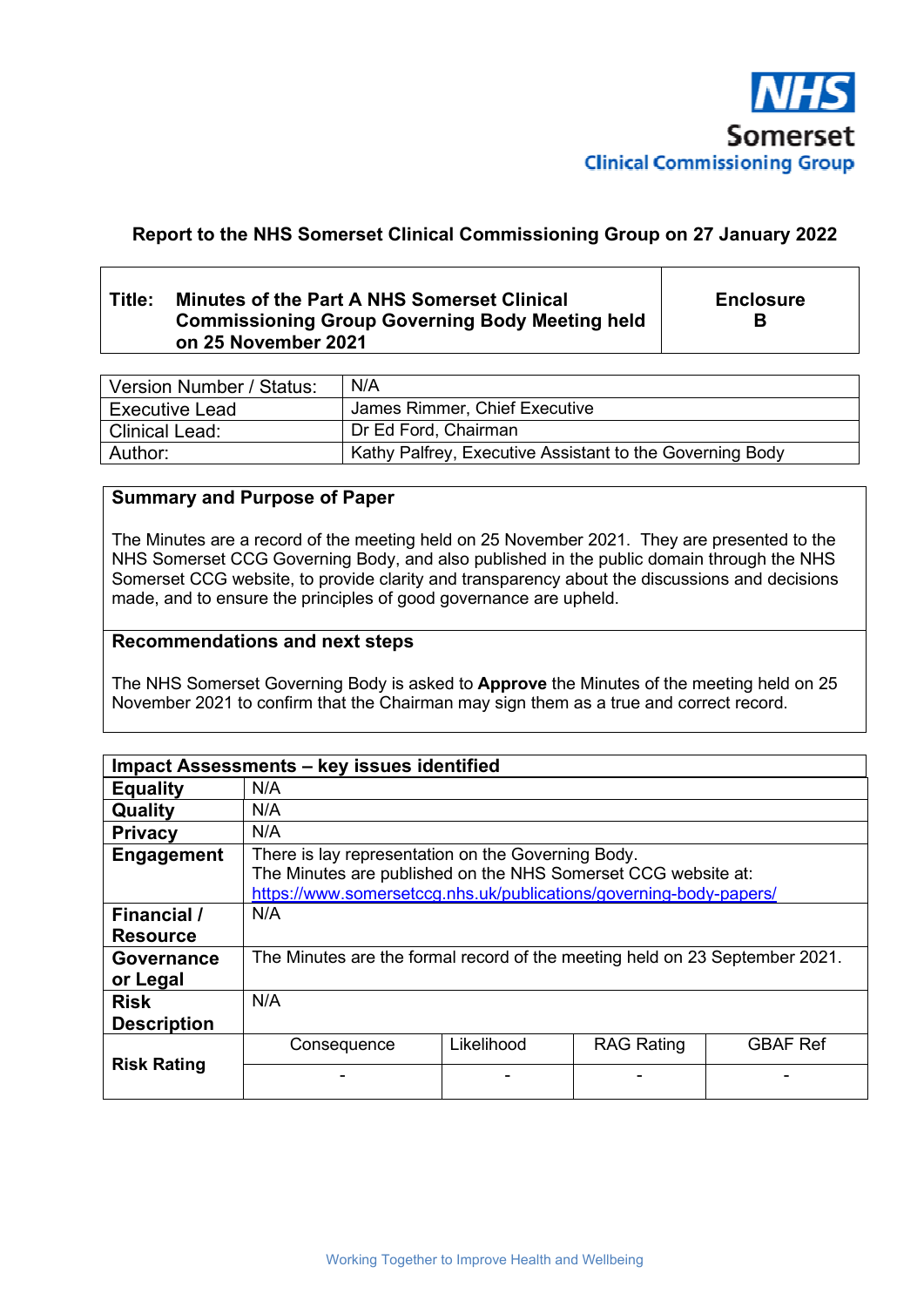

## Minutes of the **Part A** Meeting of the **NHS Somerset Clinical Commissioning Group Governing Body** held on **Thursday, 25 November 2021** via **MS Teams (Virtual Meeting)**

| Present:       | Lou Evans               | <b>Non-Executive Director</b><br>CCG Vice Chair and Chair of Audit Committee<br>(Lay Member)       |
|----------------|-------------------------|----------------------------------------------------------------------------------------------------|
|                | Dr Jayne Chidgey-Clark  | Non-Executive Director, Registered Nurse (to<br>and including item SCCG 105/2021)                  |
|                | <b>Trudi Grant</b>      | Director of Public Health, Somerset County<br>Council                                              |
|                | <b>Wendy Grey</b>       | Non-Executive Director, Member Practice<br>Representative                                          |
|                | <b>Neil Hales</b>       | Interim Director of Commissioning                                                                  |
|                | David Heath             | Non-Executive Director, Patient and Public<br>Engagement (Lay Member)                              |
|                | Maria Heard             | Programme Director, Fit For My Future                                                              |
|                | Alison Henly            | Director of Finance, Performance and<br>Contracting                                                |
|                | Val Janson              | Director of Quality and Nursing                                                                    |
|                | Dr Alex Murray          | Clinical Director, Fit For My Future                                                               |
|                | <b>Grahame Paine</b>    | Non-Executive Director (Finance and                                                                |
|                |                         | Performance) (Lay Member)                                                                          |
|                |                         |                                                                                                    |
|                | <b>James Rimmer</b>     | <b>Accountable Officer and Chief Executive</b>                                                     |
|                | Dr Helen Thomas         | Non-Executive Director, Member Practice                                                            |
|                |                         | Representative                                                                                     |
| In Attendance: | <b>Judith Goodchild</b> | Chair, Healthwatch (Observer)                                                                      |
|                | <b>Allison Nation</b>   | Associate Director, Digital Strategy (for item                                                     |
|                |                         | SCCG 107/2021)                                                                                     |
|                | Emma Savage             | Deputy Director of Quality and Nursing (for<br>item SCCG 106/2021)                                 |
|                | Pip Tucker              | Public Health Consultant, SCC (for item SCCG<br>104/2021)                                          |
|                | Sandra Wilson           | Observer Lay Member, Chair of Chairs of the<br><b>Somerset Patient Participation Groups (PPGs)</b> |
| Secretariat:   | <b>Kathy Palfrey</b>    | <b>Executive Assistant to the Governing Body</b>                                                   |
| Apologies:     | Dr Ed Ford              | CCG Chair,                                                                                         |
|                |                         | GP Partner, Irnham Lodge Surgery,                                                                  |
|                |                         |                                                                                                    |
|                |                         | Vice Chair, Health and Wellbeing Board                                                             |
|                | <b>Basil Fozard</b>     | Non-Executive Director, Secondary Care                                                             |
|                |                         | Doctor                                                                                             |
|                | Trudi Mann              | Non-Executive Director, Member Practice<br>Representative                                          |

# **SCCG 094/2021 WELCOME**

Lou Evans, Vice Chair, and Acting Chair in the absence of Dr Ed Ford, welcomed everyone to the NHS Somerset Clinical Commissioning Group Governing Body meeting.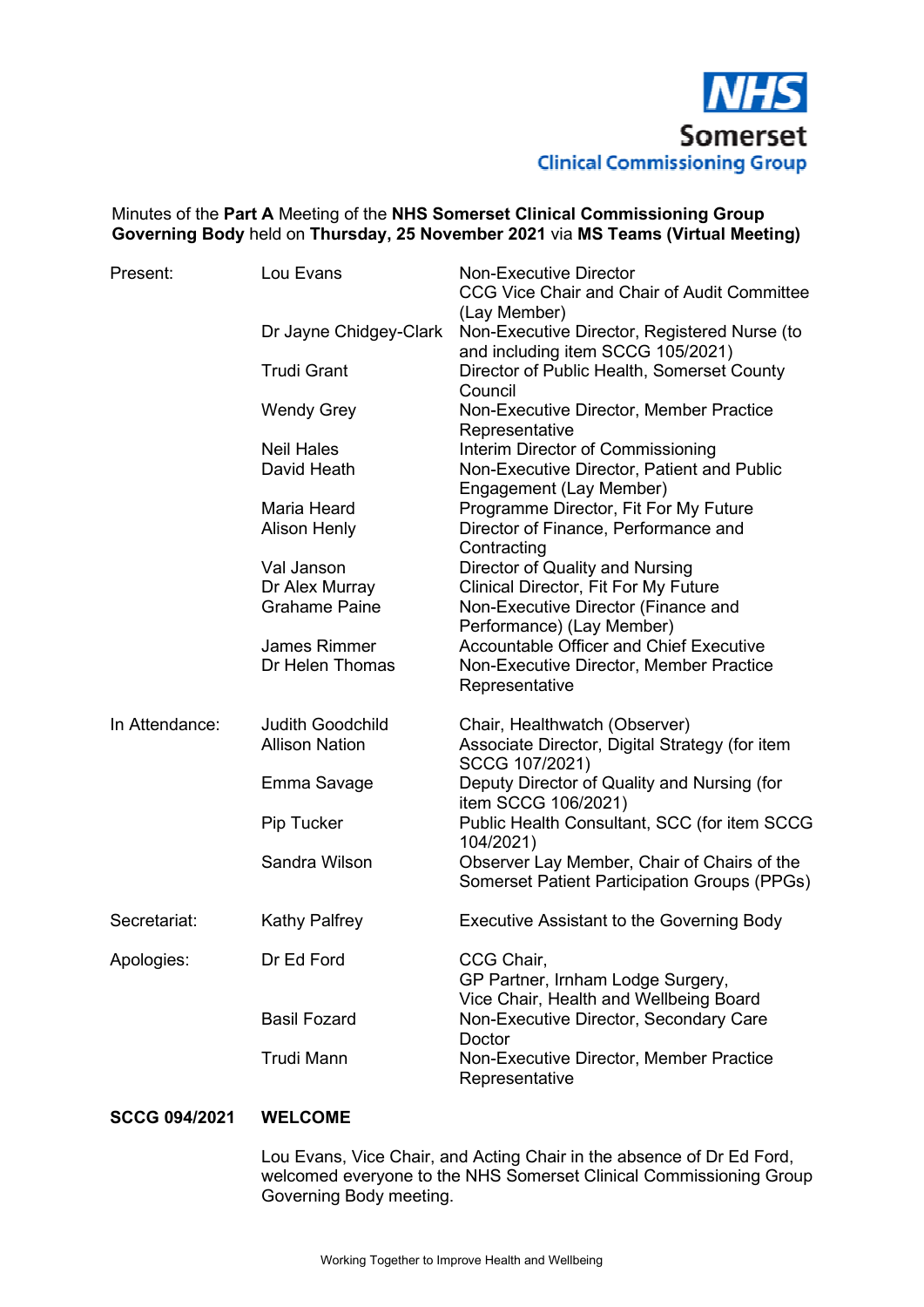## **SCCG 095/2021 PUBLIC QUESTIONS**

 As we work through the Covid19 period, members of the public are invited to submit their questions in advance to the Governing Body meeting via our website and guidance for how to do this is provided at the following link:

https://www.somersetccg.nhs.uk/publications/governing-body-papers/

 Note: All Public Questions are minuted anonymously unless the person raising the question has provided specific consent for their name to be published.

1 **Member of the Public: "I was in a meeting recently discussing mental health in the farming community.** 

**Your CCG colleagues in Devon commission a service for the NHS to provide Mindfulness-based Cognitive Therapy (MBCT) from a dedicated team of professionals based at Exeter University called the "accept" clinic.** 

**They also carry out much needed patient research into this area of treatment and are focussing on a patient cohort who meet the following criteria:** 

*'People who have previously experienced 3 or 4 episodes of depression and are currently well who can then be given the skills in group workshops to stay mentally well.'* 

**Do we have such a service specifically meeting this criteria of patients for treatment and research in Somerset? If so, where? and if not, why not?**

 Neil Hales confirmed that MBCT is provided by Somerset Foundation Trust (SFT) as part of the IAPT/Talking Therapies programme in Somerset.

 MBCT is directed towards people who have had several episodes of recurring depression, and if, after clinical assessment, they are thought to be appropriate for the intervention they can access or be referred for a course. (MBCT is delivered via group work rather than on a one-to-one basis.) The next course is scheduled to commence in January 2022. People may be referred by their GP, or alternatively, they can refer themselves to the Somerset IAPT service: Talking Therapies – Somerset IAPT Service - Talking Therapies – Somerset IAPT Service (somersetft.nhs.uk)

 SFT is also involved in a research project with Exeter University, studying the efficacy of MCBT.

### **SCCG 096/2021 APOLOGIES FOR ABSENCE**

 Apologies for absence were received from Dr Ed Ford, Basil Fozard and Trudi Mann.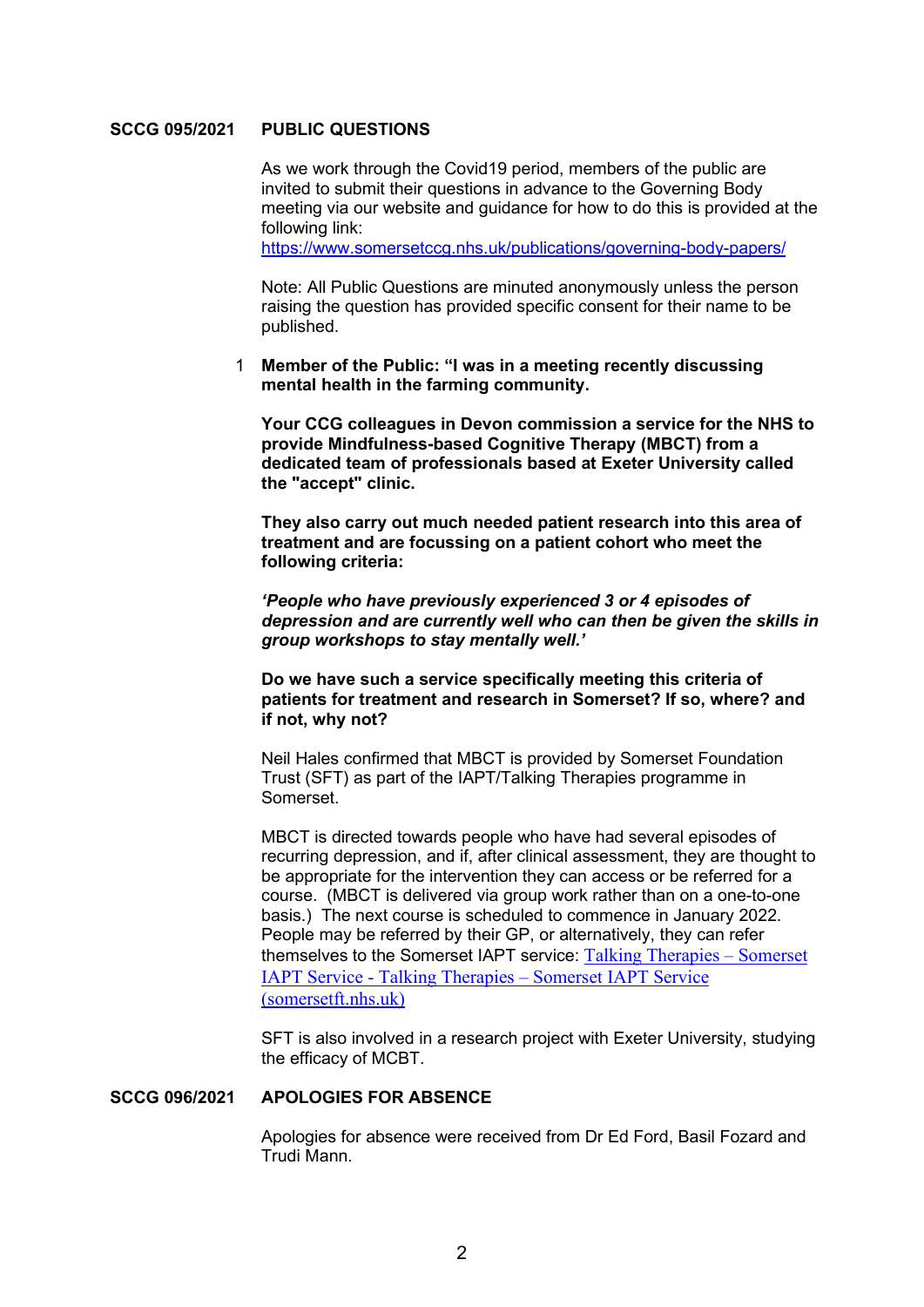#### **SCCG 097/2021 REGISTER OF MEMBERS' INTERESTS**

 The Governing Body received and noted the Register of Members' Interests, which was a reflection of the electronic database as at 15 November 2021.

There were no further amendments to the Register.

### **SCCG 098/2021 DECLARATIONS OF INTEREST RELATING TO ITEMS ON THE AGENDA**

 Under the CCG's arrangements for managing conflicts of interest, any member making a declaration of interest may be able to take part in the discussion of the particular agenda item concerned, where appropriate, but is excluded from the decision-making and voting process if a vote is required. In these circumstances, there must be confirmation that the meeting remains quorate in order for voting to proceed. If a conflict of interest is declared by the Chairman, the agenda item in question would be chaired by the Vice Chairman, or – in his absence – another Non-Executive Director.

 There were no declarations of interest relating to items on the agenda. The quoracy of the meeting was confirmed.

#### **SCCG 099/2021 MINUTES OF THE PART A MEETING HELD ON 23 SEPTEMBER 2021**

 The Meeting received the Minutes of the Part A meeting held on 23 September 2021. By a virtual show of hands, the Minutes were approved for signature by the Chairman as a true and correct record.

#### **SCCG 100/2021 MATTERS ARISING AND ACTION SCHEDULE**

 There were no matters arising. James Rimmer reported that good progress had been made against the action schedule and further updates were provided as follows:

 Action 807: demand and capacity relating to cancer waiting times and diagnostics. This is being addressed through the H2 planning progress. Ongoing.

 Action 803: work with Eelke Zoestbergen and Comms around the future health strategy to raise the LD voice. Maria Heard is arranging a meeting with Eelke. Complete.

Action 805: CYP access waiting times and data. Complete.

 Action 799: Fit For My Future (FFMF). Scheduled for the Development Session in February 2022.

Action 798: FFMF map update. Complete.

Action 795: Include MindLine in future IBAR reports. Complete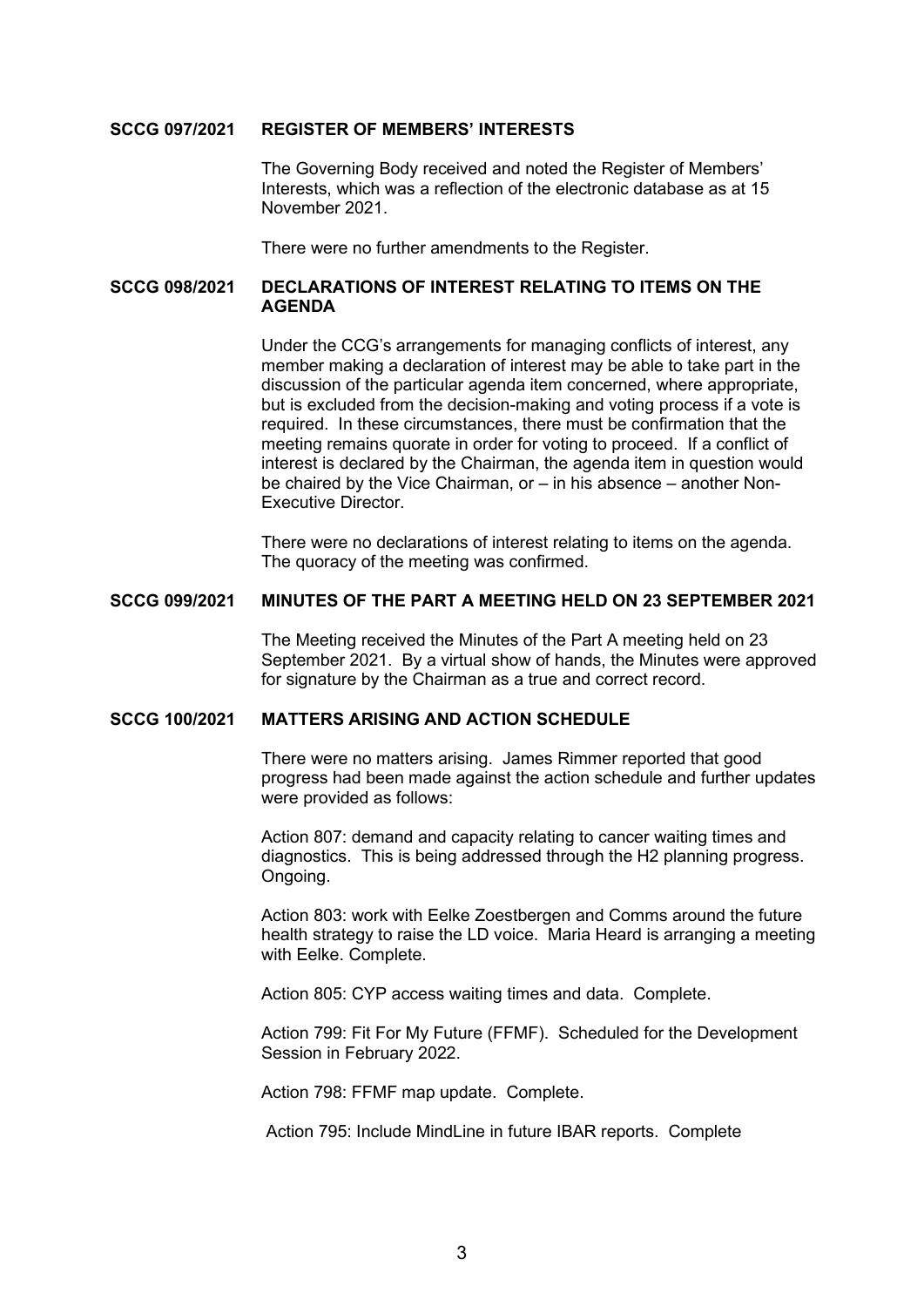# **SCCG 101/2021 CHAIRMAN'S REPORT**

 The Meeting received and noted the Chairman's Report, which included the Communication and Engagement Report for the period 1 September to 31 October 2021, including the various meetings attended by Dr Ford during this time.

 Referring to the Communications' Report, James Rimmer highlighted the following:

- Winter pressures campaign
- ICS engagement with partners
- Vaccination campaigns
- Work with Healthwatch relating to the patient experience in the Emergency Departments at Yeovil Hospital and Musgrove Park
- Engagement events relating to the closure of Victoria Park Medical Centre. Options for reusing the site to support the local community are being considered

## **SCCG 102/2021 CHIEF EXECUTIVE'S REPORT AND LATEST NEWS**

 The Meeting received and noted the Chief Executive's Report, together with a verbal report from James Rimmer, who highlighted the following:

- Covid-19 rates in Somerset remain high. The system is working to the Government's Plan A encouraging public health measures
- Progress on the establishment of Integrated Care Systems (ICSs): Paul von der Heyde has been appointed as Chair Designate for the Somerset ICB (Integrated Care Board), and Jonathan Higman as the ICB Chief Executive Designate
- The UK terrorist threat level has been increased from Substantial to Severe. The Prevent programme continues
- Operational Escalation Levels (OPEL) remain high, with internal incidents being reported at both YDH and MPH. We are working closely with social care colleagues to address challenges around patient flow
- Somerset ICS NHS System Oversight Framework (SOF): Somerset has been moved into SOF segment 2, where segment 1 is high/best and segment 4 is low/worst

 On behalf of the Governing Body, Lou Evans congratulated the team on the SOF rating, which reflected the significant work that had been undertaken over the past two years.

## **SCCG 103/2021 COVID-19 UPDATE: PUBLIC HEALTH POSITION AND VACCINATION PROGRAMME**

 James Rimmer, Trudi Grant and Alex Murray provided a verbal report about the latest position, and it was noted that, as of 25 November 2021:

 the latest 7 day rate per 100k is 429.2: although the rate has reduced over the past month, it remains high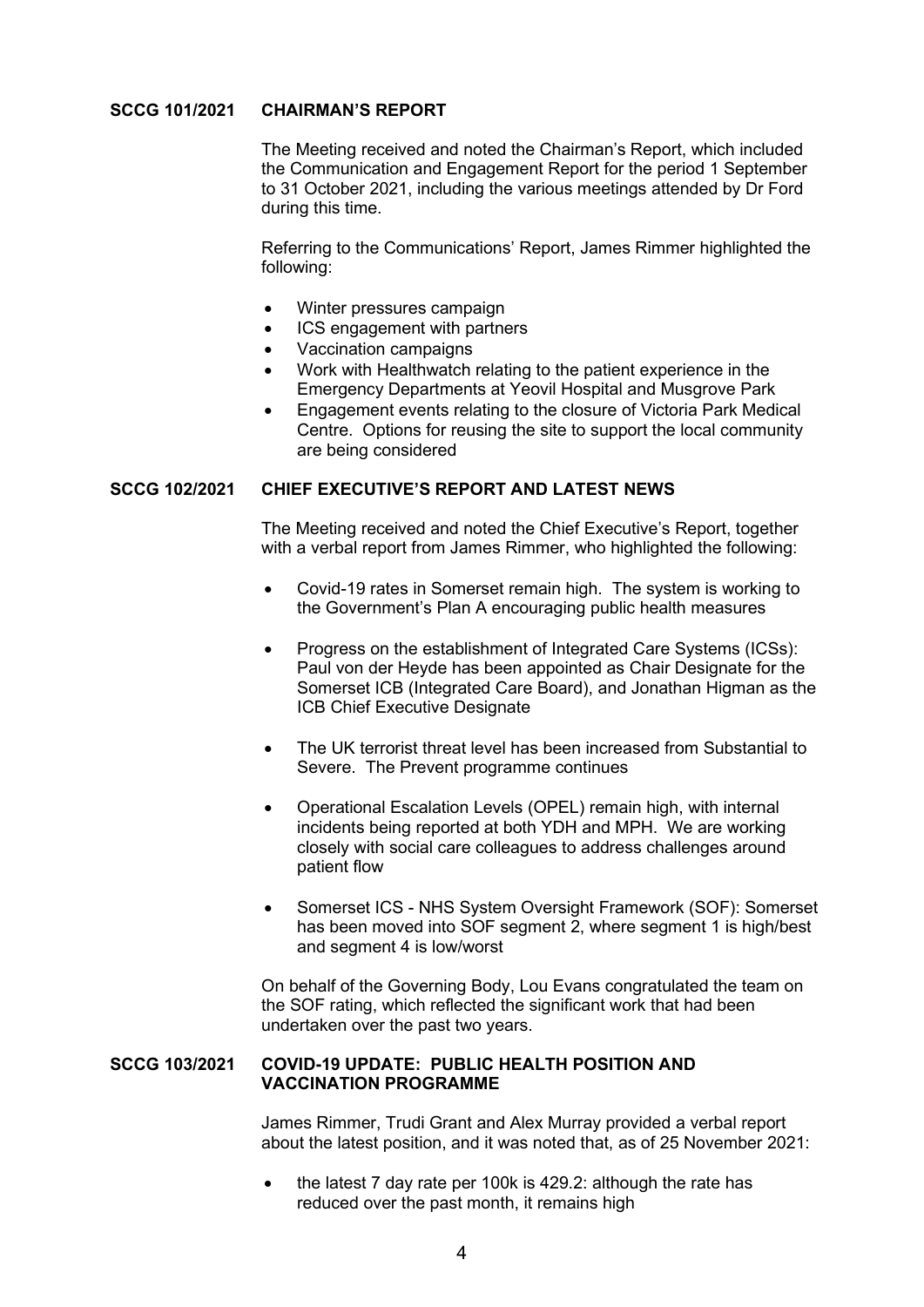- Somerset schools have worked hard to suppress infection rates, and they appear to be becoming less prominent in older children
- there has been a mutation of the Delta variant, which is likely to be more infectious although, in terms of symptoms, less aggressive (Omicron)

David Heath queried:

- has there been an assessment of the cause and consequences of the issues related to the Wolverhampton laboratory?
- recent findings indicate a reduction in symptomatic infections of triple-vaccinated people: is there a consequent reduction in infectivity, ie. are the triple-vaccinated less likely to spread infection?
- it would appear that mask discipline in the general population has recently reduced

Trudi Grant responded that:

- the report relating to the Wolverhampton laboratory has not yet been received. Although no formal assessment has been made, it is clear that the infection rates are reducing.
- although symptoms are not eliminated, they appear to be significantly reduced; similarly, infectivity rate is reduced but not eliminated
- ves, mask discipline has reduced: we need to continue to press the local messages that people should: wear face coverings, particularly in enclosed spaces; continue to social distance; continue their handwashing frequency; increase ventilation of indoor spaces

Grahame Paine asked about the apparent rise in care home deaths:

 Trudi Grant responded that the death rates now being seen are as a result of previous infection (by about three weeks); that said, the number of deaths is still within the five year rolling average. The majority of deaths in Somerset have been in very much older people (although not exclusively so) who would otherwise have been treated palliatively due to underlying significant conditions.

 Grahame Paine reminded the Governing Body that the Covid Champions continue to meet every fortnight and will continue to keep reinforcing the message that people should wear a mask/face covering when in an enclosed space.

 Val Janson advised that new Infection Prevention and Control (IPC) guidance has been recently issued: face masks must continue to be worn by staff, patients and visitors; there should be two-metre physical distancing for patients, particularly those who have respiratory infections; testing will also continue. The guidance describes a hierarchy of controls, eg. screening, triage, testing, infection control training for patients, staff and visitors, including hand hygiene. A detailed risk assessment section is included for each provider.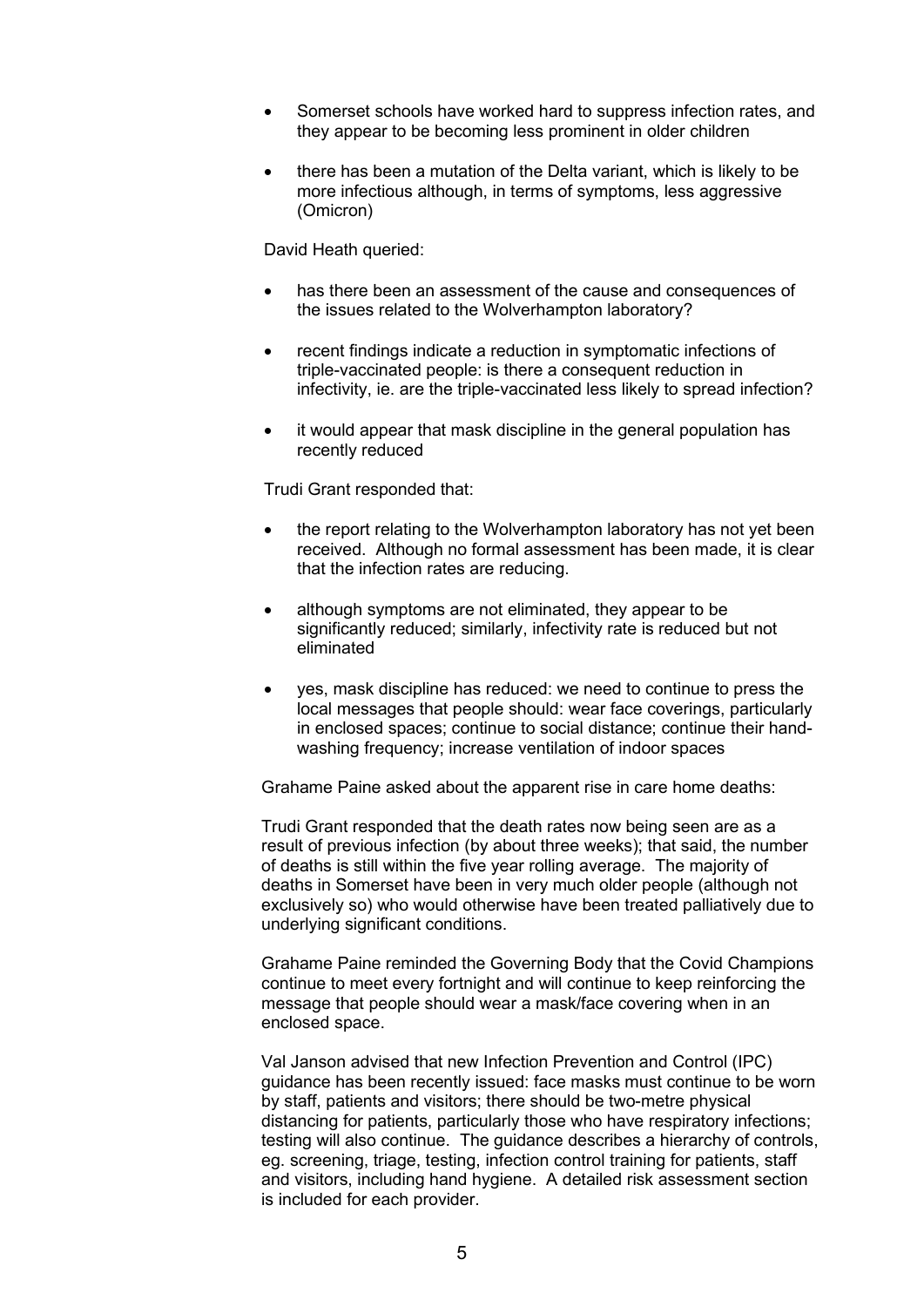Responding to Wendy Grey, Val Janson confirmed that IPC teams are working across the whole system, including fortnightly meetings of the system infection control nurses, to ensure consistent implementation of the quidance.

 Responding to Dr Helen Thomas, Trudi Grant advised that no specific data exists relating to herd immunity. However, for people who have had Covid-19, vaccinated or not, there is no life-time immunity against the disease; therefore, people who may have been exposed to Covid earlier in the pandemic, and who have not since been vaccinated, may have waning immunity.

 Dr Alex Murray advised that the vaccination programme continues at pace, with several schemes running, eg. booster vaccinations for everyone over the age of 40 years; priority for care home residents; second dose vaccinations for people aged 16-17 years. Vaccinations are being offered through the national booking system but it should be noted that, as new appointments become available on the system, they are very quickly filled. In this case, it is recommended that people should reaccess the booking system, either within a couple of hours or early the following day, as new appointments are released daily. Demand for walkin vaccinations is also very high, meaning that some people may have to wait for up to two hours, and in some cases, the available vaccine may be insufficient to meet demand. The 'Evergreen Offer' continues for those who are currently unvaccinated, meaning they can attend a walk-in facility. Somerset has been presented as an exemplar for vaccinations in children aged 12-15 years; however, 12 weeks post initial vaccination, these children will need to be picked up for their second vaccination.

 The Meeting noted the update on Covid-19 and the vaccination programme.

# **SCCG 104/2021 JOINT STRATEGIC NEEDS ASSESSMENT**

 The Meeting received the Joint Strategic Needs Assessment (JSNA), Covid in Somerset Communities. Trudi Grant and Pip Tucker provided a verbal report and presentation, and it was noted that:

- The production of a JSNA is a statutory obligation of the Health and Wellbeing Board (HWBB)
- The HWBB asked that this year's JSNA focus on looking at the impact of Covid, particularly in areas of most severe deprivation
- The impacts of the pandemic have been seen across society but people in deprived areas suffered more
- The needs of the population will undoubtedly change over the next several years, as the pandemic will have a longer-term impact
- The emerging patterns of need could be very different from the past. and there may be new cohorts of very needy people who are not being reached
- The impact of covid on welfare, wellbeing and mental health has been slow to develop but is reported to be significant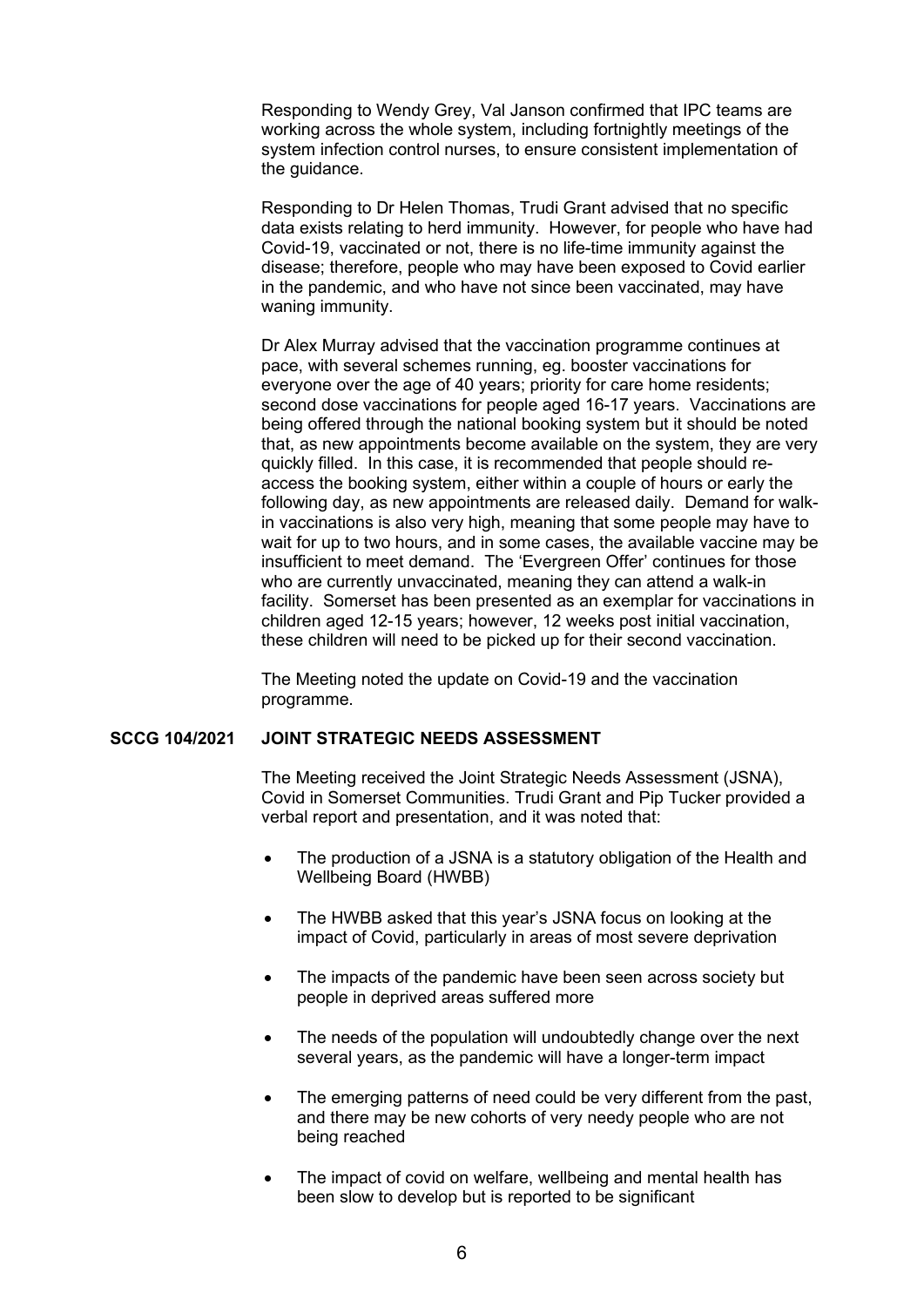- Covid has generated strong community action as well as created problems
- Implications for Commissioners:
	- these communities continue to show concentration of need after the start of the pandemic, and improving the overall health of the population by addressing the needs of the most needy first and fastest, will continue to require a focus on them
	- the apparent effectiveness of innovative responses such as furlough should encourage further innovation in addressing community needs
	- the informality of community support in these communities is vital, but may be less 'visible' to official services, and require more effort to join-up with
	- the importance of digital access has been highlighted: Improving accessibility is about skills and confidence as much as equipment and infrastructure, and done well, it can bring benefits to service users and service providers alike
	- there is a risk that other communities or population cohorts elsewhere (such as those who were 'just about managing') have been hit hard and may lack the experience and coping mechanisms evidenced in the poorer urban centres, eg. overlooked issues of physical or digital access in rural areas

The Governing Body discussed the various issues that had been raised:

- people in deprived areas experiencing greater hunger than prepandemic
- that the poorest people are those who live in private houses in rural areas and have little income but, because they live in an area that may officially be described as 'comfortable' they are often overlooked
- rural transport is poor and insufficient for those who cannot afford to run a car
- lack of digital access
- the increase in demand for mental health services in primary care, and the need to support people to manage their own conditions
- areas where social services rather than NHS could be more appropriately commissioned to provide support to informal and voluntary community networks, eg. in North Sedgemoor
- the increase in domestic abuse, brought about by lockdowns

 Referring to the implications for commissioners, Maria Heard advised that the strategy is being reviewed to ensure it is fit for purpose as the CCG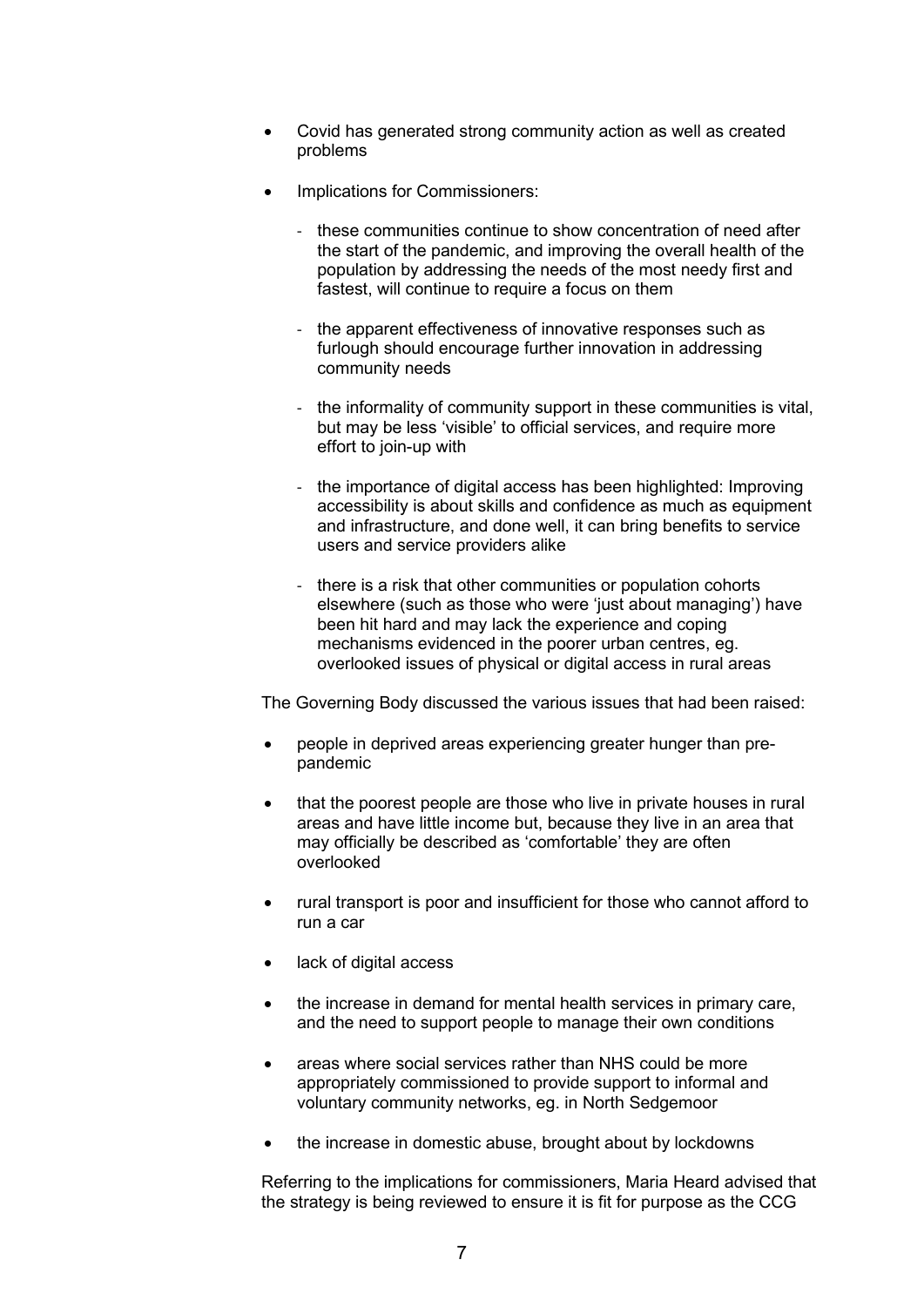moves into an ICS. It was agreed that Maria Heard and Pip Tucker would link to discuss areas of improvement.

 Action 808: Fit for my Future strategy to be discussed with Pip Tucker (Maria Heard)

 Summarising, Trudi Grant stated that the JSNA is a document which intends to look at the whole population, the sub-population and their varying needs and assets. The information will be used as intelligence to support our commissioning processes. Future strategies, JSNAs etc will have greater focus on inequalities, and the Public Health team will be challenging both the new local authority and the ICS about how these inequalities can be tackled.

 The Governing Body noted the initial findings of the JSNA and agreed to use the evidence presented as part of its ongoing response to the pandemic.

#### **SCCG 105/2021 EMERGENCY PLANNING, RESILIENCE AND RESPONSE (EPRR) SELF-ASSESSMENT ASSURANCE REPORT**

 The Meeting received the EPRR self-assessment assurance report. Neil Hales provided a verbal report and it was noted that:

- the EPRR self-assessment is a requirement for all NHS organisations and is undertaken annually in the Autumn
- no changes have been made to the EPRR policy since last year
- in terms of the process, the CCG meets with Provider Trusts and a 'confirm and challenge' review is held with NHSEI
- processes around business continuity are reviewed and updated regularly but there has been no formal auditor review over the past three years; a formal audit will be scheduled in the audit programme for 2022/23
- the Director On-Call process has been expanded to support EPRR and is linked to several groups across the system
- there is a requirement for Providers to do a 'deep-dive' into piped oxygen and maintenance: there has been increased use due to Covid
- YDH self-assessed a lower score in relation to chemical, biological and nuclear response: although video training is undertaken, it has not been possible to undertake a simulated exercise due to Covid
- assurance has been received around SWAST, Devon Doctors and EZec
- the CCG is currently a Category 2 responder. The ICS will be a Category 1 responder
- some responsibility is currently at regional level but this will be at local ICS level in the future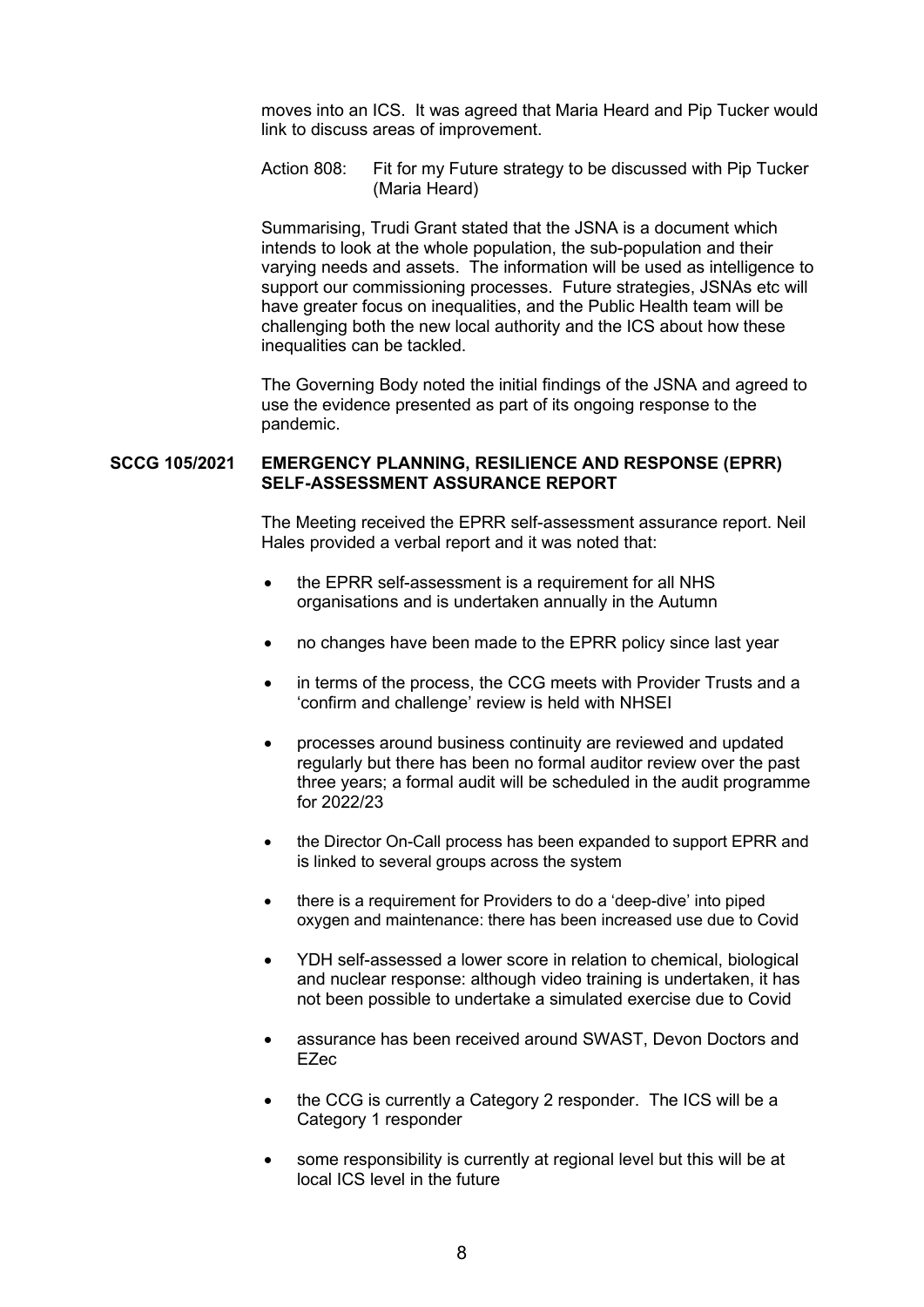to assist in joined-up planning around EPRR, a Health Protection Board (HPB) has been developed, meeting weekly, and will be used to look at the wider elements of health

David Heath asked about the volunteer 4x4 support and if its continuation would be part of the preparation: Neil Hales responded that 4x4 training has been held for acute staff and the transport cell will be testing this. As a member of the Wessex 4x4 service, Grahame Paine confirmed that the service is supporting all hospitals in Wessex, ie. BANES, Gloucestershire. Somerset, Devon, Wiltshire, Hampshire, and all groups continue to work on this.

Action 809: Self-assessment to include the process for how the system will move from being a Category 2 to Category 1 responder (Neil Hales).

By a virtual show of hands the Governing Body approved the EPRR Self-Assessment Assurance Report.

## **SCCG 106/2021 RISK MANAGEMENT REPORT**

 The Meeting received the Risk Management Update report which outlined the risks which were new, escalated, de-escalated, increased, decreased or closed on the Corporate Risk Register (CRR) since the full review by the Governing Body in July 2021. Neil Hales and Emma Savage provided a verbal report and it was noted that:

- the Risk Management Update report included a short paper relating to Risk Score 25 SWAST
- there has been a marked increase in calls to the ambulance service, which is reflected elsewhere in the south west
- there has been an increase in waiting times, particularly for Cat 2 calls (for which the national standard is 18 minutes)
- various quality and patient safety issues have been raised over the past few months, and actions are being taken to ensure that patients are kept as safe as possible while pressure on the service continues to be experienced
- regrettably, in one case, a Serious Incident was reported due to a delay in moving from a Cat 2 to Cat 1 response, attributed to extremely high demand

 The Governing Body discussed the various issues that had been raised, including:

- the importance of public messaging around calling 999 ambulance: this is a number that should only be used in case of an emergency, ie. where someone has sustained a life-threatening episode or injury
- the importance of public messaging around alternatives to 999, eg. the Choose Well campaigns, which are being used widely across the county, on radio and elsewhere. The Clinical Assessment Service (CAS) works to intervene/downgrade ambulance 999 calls, and may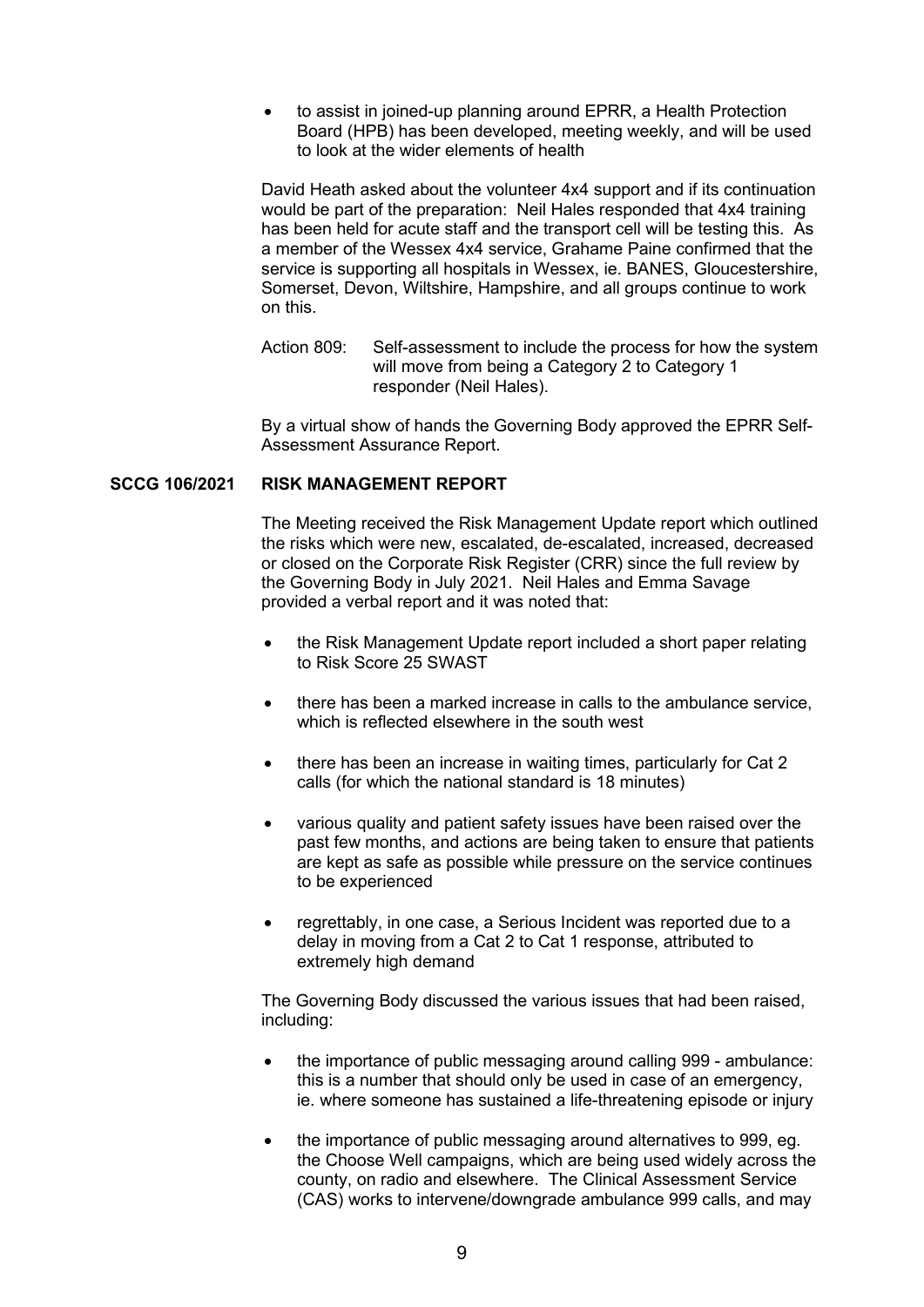use 'Hear and Treat' or alternatively, appropriately signpost or refer a caller elsewhere

 Action 810: Specific action plans to address risks scoring 25 to be circulated separately to the Governing Body (Neil Hales)

 Lou Evans enquired about the risks around the GP workforce and out of hours services: Nail Hales responded that the Somerset People Board (SPB) meets to discuss hard-to-recruit-to areas and to address any gaps. The SPB also reviews sickness absence levels and how these might be mitigated. The plans of the SPB relate to targeting specific areas relating to gaps in recruitment and also to how we can make Somerset a more attractive place to live and work.

 Dr Alex Murray advised that GP capacity is a national as well as local problem. GPs are now routinely working 10-14 hours per day and therefore are unable to cover an out of hours shift. Reduced capacity is also due to GPs either leaving the service or taking early retirement, and there has been a lack of success around the national recruitment campaign: Sajid Javid, the Health Secretary, has announced that the target to recruit 6,000 additional GPs by 2024 would not be met. Locally, we are working with the Local Medical Committee (LMC) to produce a Somerset GP campaign, in particular, to work around the geographical areas that are most challenged, to balance the workforce more effectively.

 Val Janson reported that Somerset has received Nursing Midwifery Council approval to run a University Course in Bridgwater: apprenticeships are ongoing, with 18 general nurses and 10 mental health nurses. We are looking at a total of two cohorts of 30 to become registered nurses and there are five places for primary care. Students receive a grant of £5,000 per year, for the four-year course.

 By a virtual show of hands, the Governing Body approved the additions and amendments to the CCG Corporate Risk Register as identified in the report.

#### **SCCG 107/2021 DIGITAL ANNUAL REPORT**

 The Meeting received and noted the Digital Annual Report for 2021 – "Celebrating and Learning". Alison Henly and Allison Nation provided a verbal report describing the significant digital work that had been completed, initiated and supported across the county and internally within the CCG since September 2020. Specific topics included in the report were|:

- Covid response and recovery
- digital transformation
- digital inclusion
- digital connectivity
- data analytics and population health
- investment opportunities
- team highlights

 The Governing Body congratulated the Digital Team on the excellent progress that had been made.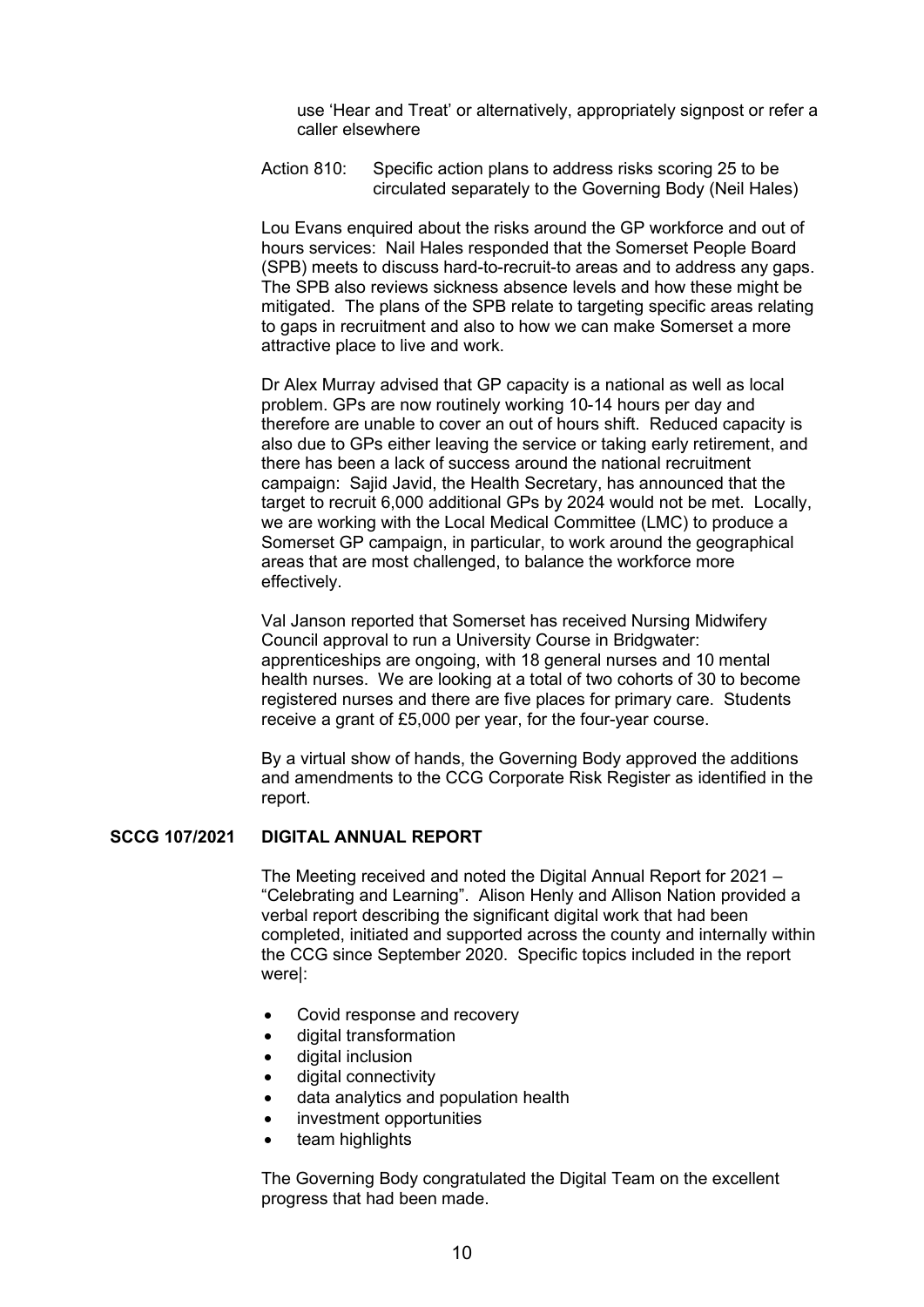By a virtual show of hands the Governing Body approved the Digital Annual Report for 2021.

## **SCCG108/2021 FINANCE REPORT FOR THE PERIOD 1 APRIL TO 30 SEPTEMBER 2021**

 The Meeting received the Finance Report for the period 1 April to 30 September 2021 (the full H1 position). Alison Henly provided a verbal report and it was noted that:

- the ICS had received an overall system allocation, which confirms funding for the first six months of the financial year. This is based on the same arrangements as 2020/21 and includes continuation of the system top-up and Covid fixed allocation allocations. The financial settlement for months 7-12 (H2) has now been confirmed and builds on the funding received for H1
- the system submitted a balanced plan for the first six-month period, both on an individual organisation and system basis. These plans are the basis upon which the CCG's budgets have been determined, which are regularly reviewed by the Finance and Performance **Committee**
- the report highlights a variance of £3 million, which relates to the costs of the Hospital Discharge Programme and the Covid-19 vaccination programme. These costs have been claimed via our monthly reclaim process and funding was confirmed and transferred in month 7 in respect of these costs.
	- an underspend is reflected against CHC (continuing healthcare), which is linked to the investment in the hospital discharge programme. This will be kept under close review to understand if this will continue to improve the CCGs underlying financial position
	- there has been some fluctuation in the primary care prescribing position, due to a national price increase being offset by a subsequent decrease in prices. We are currently reflecting an overall underspend against primary care prescribing and will continue to keep this under review
	- the system has received funding totalling £10.8m for elective care recovery by the end of September. The report shows that this funding is fully committed in the period, to reflect the cost of the additional schemes being brought on-line to continue to improve performance over the remainder of the financial year
- under the Better Payments Practice Code, the CCG has continued to support the local economy by ensuring fast payments and is routinely paying 100% of invoices within 30 days. The CCG's financial services performance has been ranked top of the 109 CCGs by the National Shared Businesses Service for this

 The Governing Body thanked the Finance Team for their work although cautioned that the underlying financial position would still need to be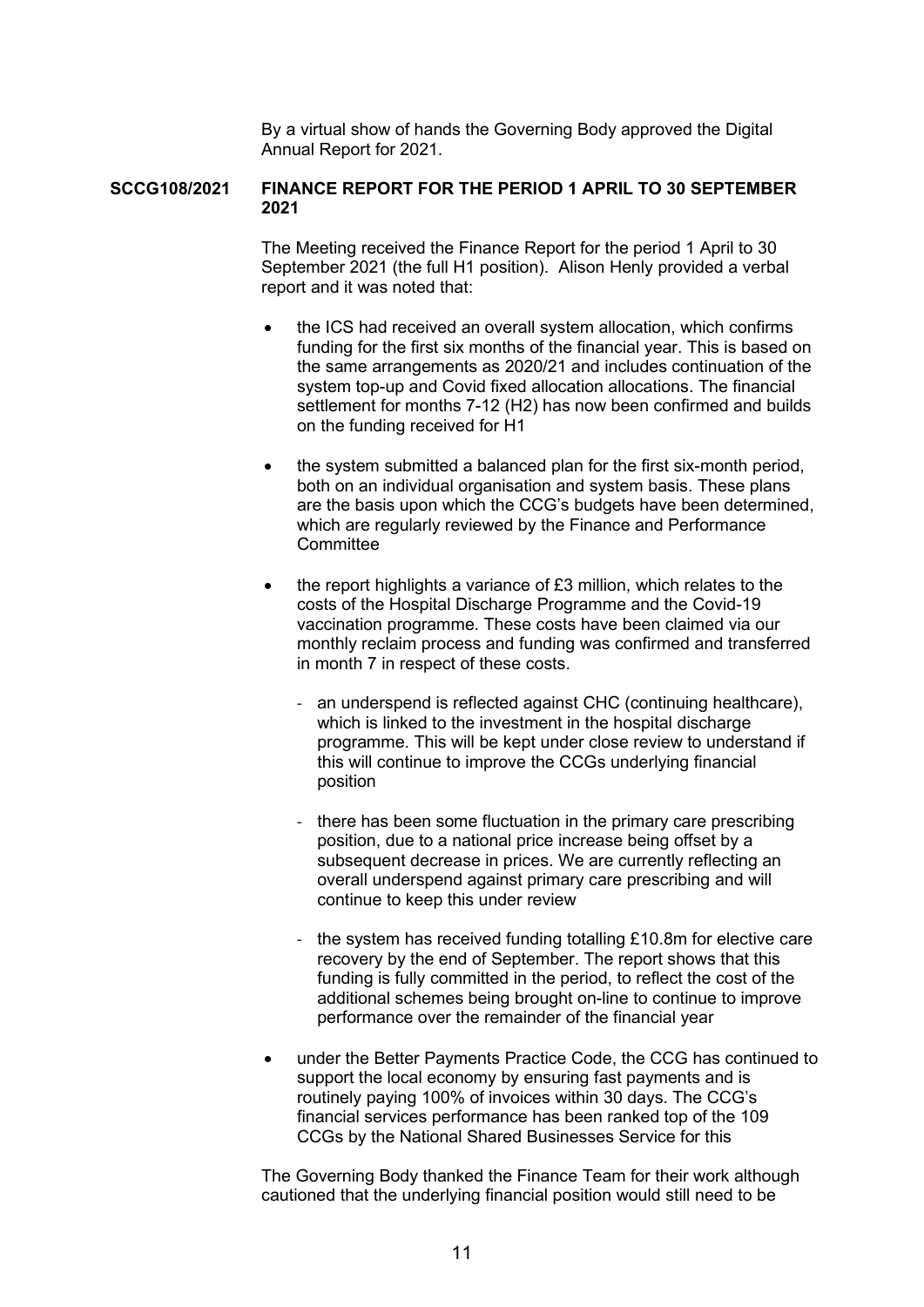addressed over the coming months.

 By a virtual show of hands, the Governing Body approved the Finance Report for the period 1 April to 30 September 2021.

#### **SCCG 109/2021 INTEGRATED BOARD ASSURANCE REPORT FOR THE PERIOD 1 APRIL TO 30 SEPTEMBER 2021**

 The Meeting received and discussed the Quality, Safety and Performance Exceptions Report (Integrated Board Assurance Report) for the period 1 April to 30 September 2021. Neil Hales, Alison Henly and Val Janson provided a verbal report and it was noted that:

- 75% of Children Looked After have received an initial health assessment within the target 28 days
- dental checks show a steady rise
- performance in CHC is exemplary, with 97.1% of applications being reviewed within the 28 day standard (compared to 30% in February), and 99.3% of fast track referrals being ratified within 24 hours
- Infection Prevention and Control (IPC): nine cases of MRSA in the Acute hospitals have been reported in the period 1 April to 30 September 2021. All cases are thoroughly investigated and it has been found that five cases related to intravenous drug users. Two cases were picked up at the prevention stage and the patients were offered topical treatment
- all post infection reviews are considered and further information is being added. There may be a link to Urinary Tract Infections (UTIs): 100 patients are currently being reviewed, particularly those who have recurring UTI, and we are able to drill down to identify by PCN area
- venous thromboembolism (VTE) performance reduced at Somerset NHS Foundation Trust to 90%, but this is an improvement on last year
- a common theme throughout the report is the significant demand for all urgent care services across Somerset
	- the overall number of patient appointments in primary care has significantly increased, with 56.4% of appointments being seen face to face
	- no Somerset GP practices are rated inadequate by CQC, and our quality colleagues continue to work with practices to provide support in preparing for CQC assessments
	- the Medicines Management team has focused on improving cardiovascular disease outcomes by increasing the prescribing of more potent statins as recommended by NICE. This has resulted in moving from behind the national average to the best rates in the country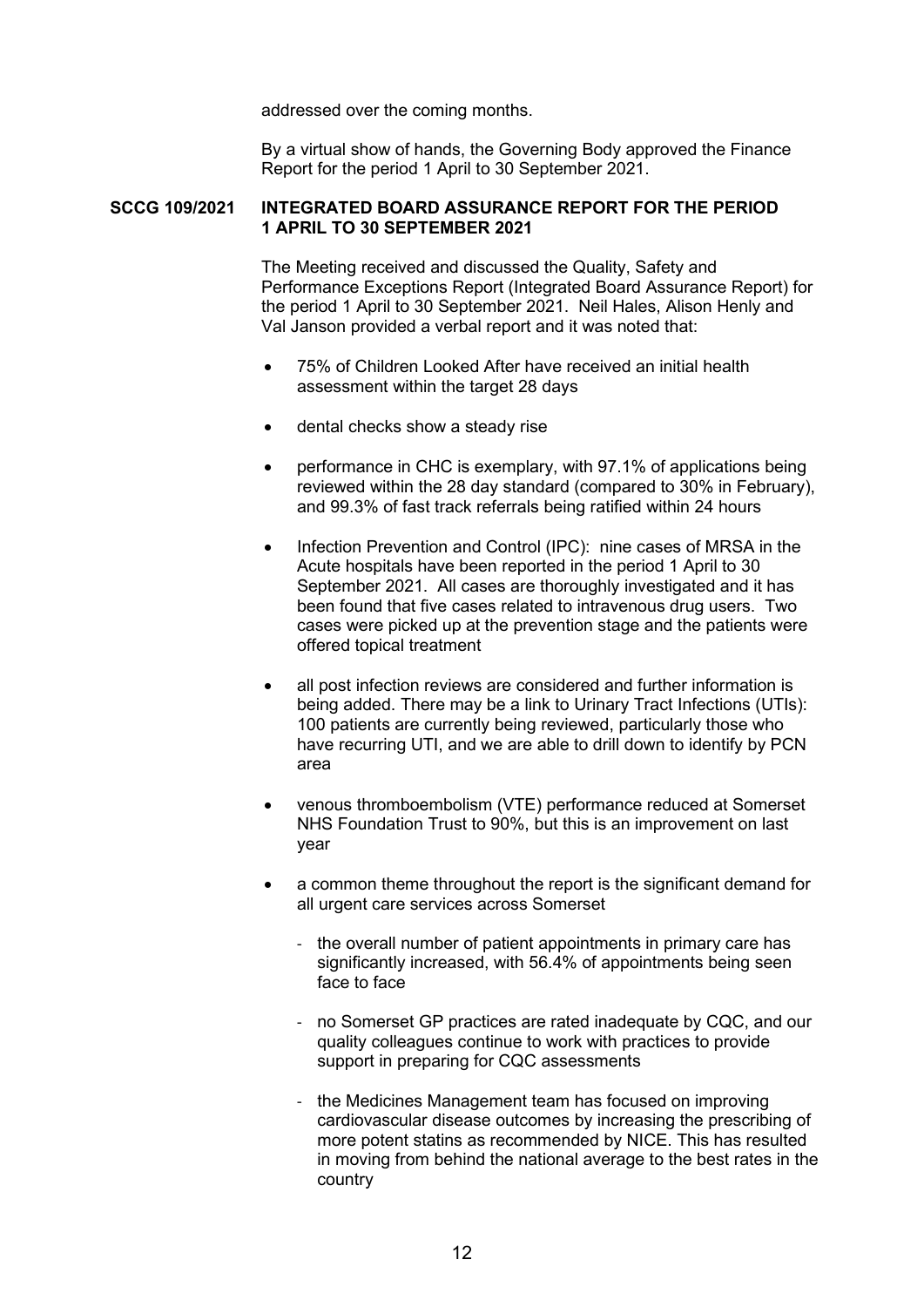- the Integrated Urgent Care service has seen a significant increase in demand which has impacted on the performance indicators. In September the average speed for the 111 service to answer a call was 372 seconds; however, this compares favourably to the England average of 557 seconds. The number of calls abandoned was 21.6% which again compares favourably to the England average of 25.6%
- the out of hours service has also seen a significant increase in activity and the related performance is shown in the report
- the demand for ambulance services across the south west has seen the highest levels ever experienced. For the period of the report, Somerset saw a 12% increase in demand for ambulance services. However, taking this into account, Somerset's Emergency Departments have still had the lowest number of handover delays in the south west
- the report shows the performance impact on the SWAST service, where the category 1 and 2 standards continue to be challenged. Focused work is taking place with the ambulance trust to provide support and look for alternative options for managing demand
- the number of people attending A&E services has returned to the levels seen prior to the pandemic. Both Somerset Trusts continue to demonstrate a strong level of performance compared to the national average, and Yeovil District Hospital continues to be one of the top performers nationally for 4-hour performance
- the increase in A&E activity is not repeated in the number of emergency admissions, which overall is lower than last year. However, the need is being seen in longer stay admissions due to the complexity of health needs being presented
- elective referrals have continued to restore during 2021/22 with 13,291 referrals being received in September
- in September, 49,388 patients were on an incomplete pathway waiting for their definitive treatment. This represents an increase of just over 7,800 patients since March 2021
- the number of people who have waited for treatment for longer than 52 weeks has continued to reduce, although this is as a direct result of the reduction in referrals during 2019/20. This reducing position is not reflected in the total number of patients waiting more than 78 weeks
- the report shows the current performance levels of cancer services and the positive actions which are being taken to improve the position
- the Improving Access to Psychological Therapy (IAPT) services continues to exceed the national and local recovery rate performance targets. The change in service model - to supporting people predominately through telephone, video and webinar interventions - has succeeded in maintaining the service delivery.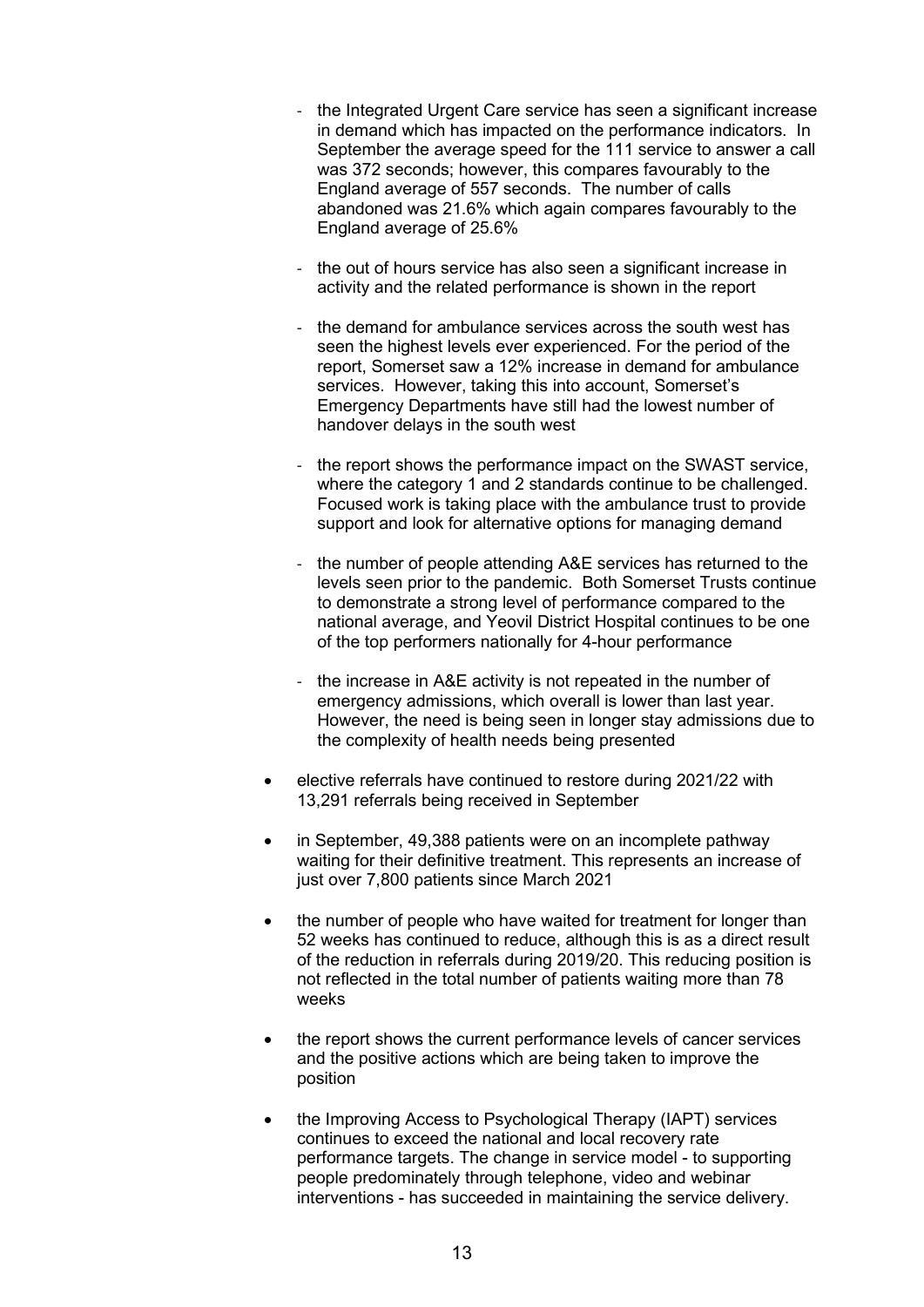Face to face appointments are still available by exception and where clinically appropriate, in line with national guidelines

- various actions are being taken around elective recovery and surge planning/urgent care focus ahead of winter, eg:
	- we are resourcing additional capacity to treat long-waiting patients at the Nuffield in Taunton, Shepton Mallet and Bath. The referral hub will go live by mid December
	- a diagnostic hub has recently opened in Taunton, and other hubs will shortly be coming on line, eg. community investigation hubs; YDH diagnostic hub; an audiology hub in Yeovil.
	- maximising theatre use through the STEP programme
	- development of better understanding of patterns of patient care: planning guidance requires us to assess the waiting lists and cross-reference to the top 20% of the deprivation index
- during the pandemic, given the system pressures, there has been a level of operation cancellations and postponement of cancer treatments. We are looking to address the challenges, many of which relate to patient flow
- we continue to work with Social Care relating to intermediate care processes and how patient flow can be improved
- winter surge planning measures include:
	- additional patient transport
	- greater enablement support for patients who have been in hospital for extended periods
	- additional pharmacy resource
	- winter escalation beds
	- improving patient flow

 Grahame Paine expressed his thanks to the performance teams and for the additional data that had been provided: this will enable the Finance and Performance Committee to interrogate the data and see where we are struggling to restore services.

#### **SCCG 110/2021 MEETING DATES 2022**

 The Meeting received and noted the proposed Governing Body meeting dates for the period January-March 2022. James Rimmer provided a verbal report and it was noted that:

- the Governing Body meetings planned for 27 January and 31 March 2022 will continue as virtual meetings
- it is currently envisaged that the ICS/ICB will become effective from 1 April 2022. Work will take place in the new year to arrange the ICS/ICB inaugural and future meeting dates